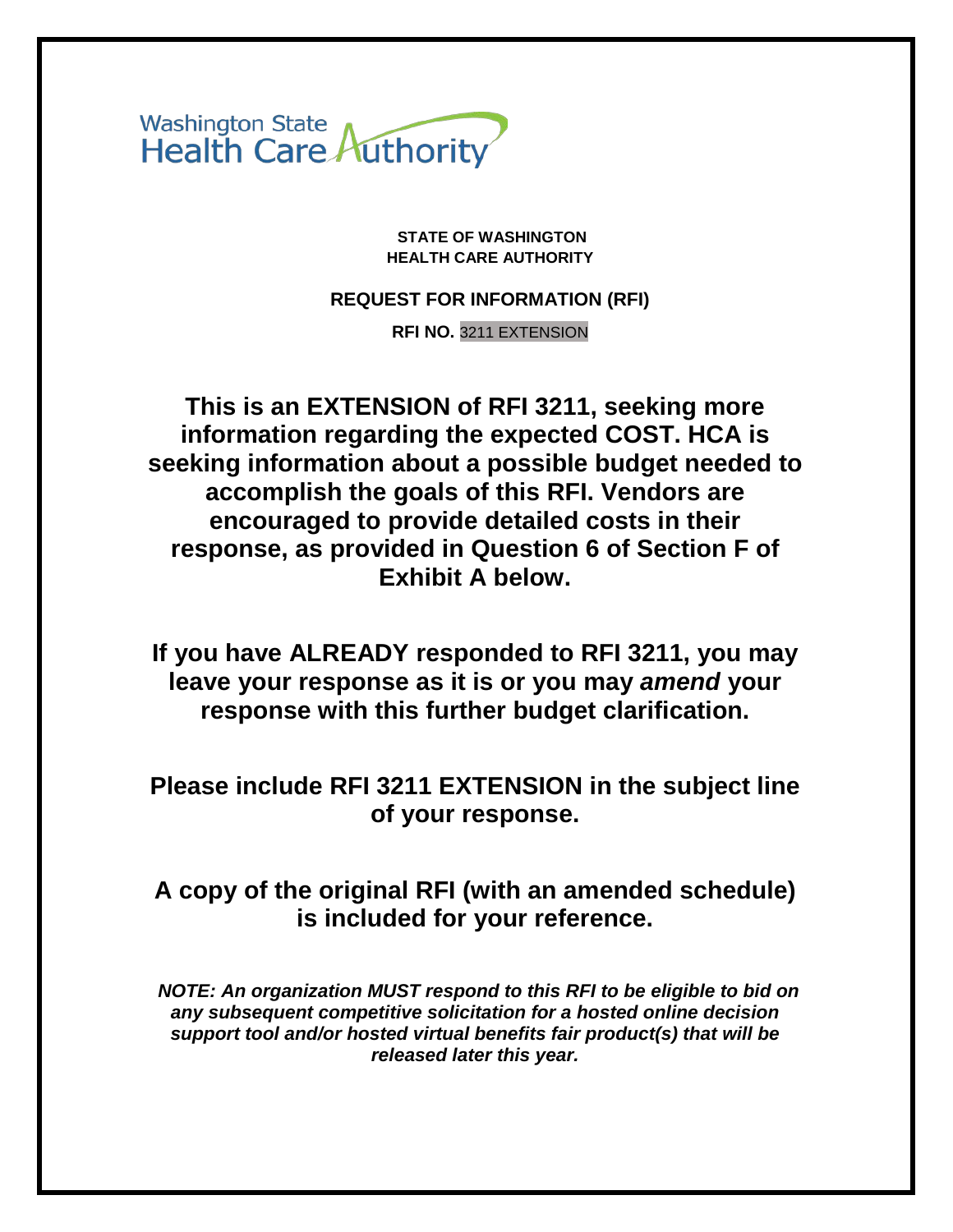*NOTE: If you download this RFI from the Health Care Authority website, you are responsible for sending your name, address, e-mail address, and telephone number to the RFI Coordinator in order for your organization to receive any RFI amendments or vendor questions/agency answers. HCA is not responsible for any failure of your organization to send the information or for any repercussions that may result to your organization because of any such failure.*

## **SCOPE TITLE: Hosted Online Decision Support Tool and Virtual Benefits Fair**

**SUBMISSION DUE DATE: December 11, 2018 by 3:00 p.m**. *Pacific Time*, Olympia, Washington, USA.

E-mailed submissions will be accepted. Faxed submissions will not.

### **CONTENTS OF THE REQUEST FOR INFORMATION:**

- 1. Background
- 2. RFI Goals and Objectives
- 3. Content of Responses
- 4. Administrative Terms and Conditions
- 5. Exhibit A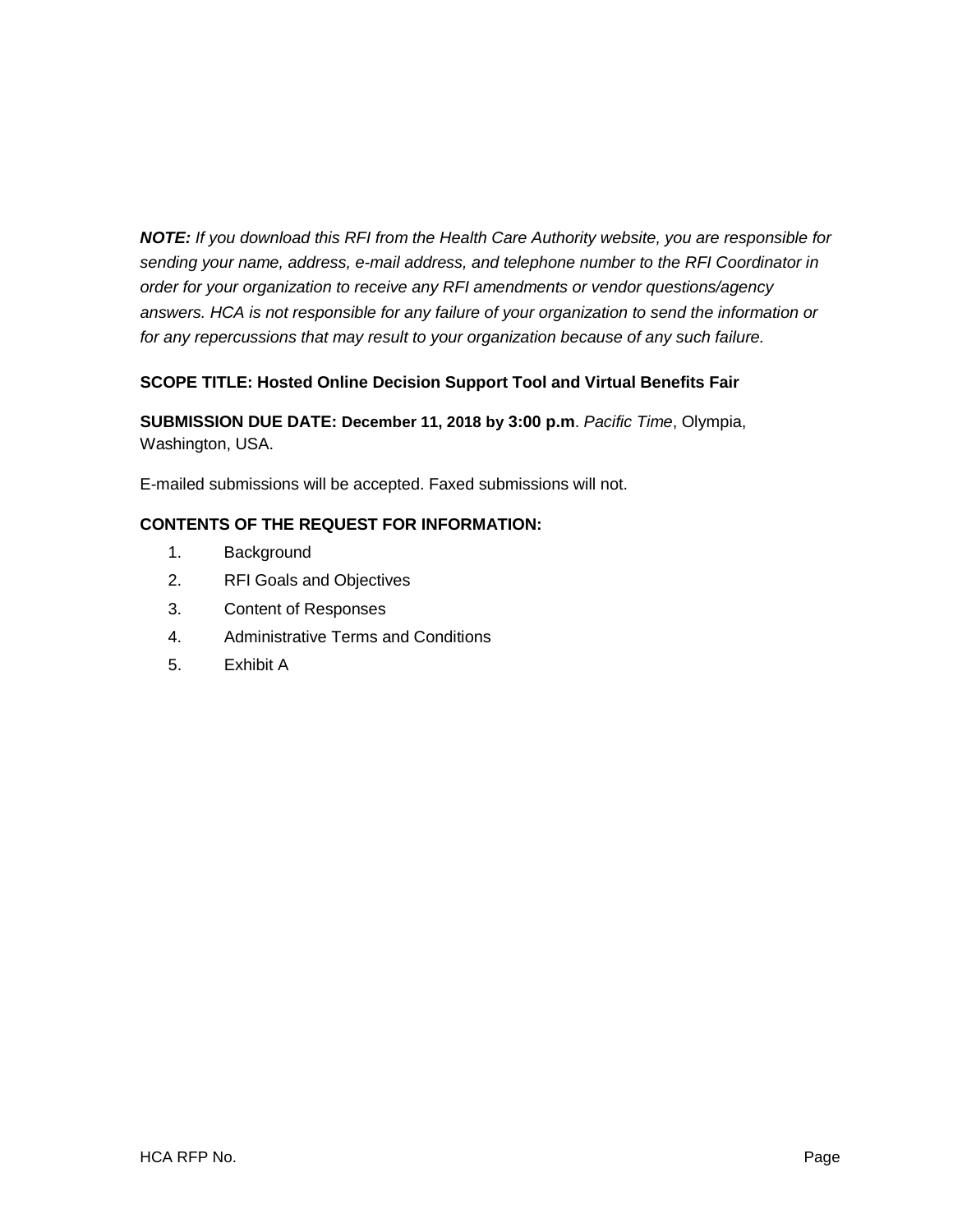# Washington State<br>Health Care Authority

| 2.1 |  |
|-----|--|
| 2.2 |  |
| 2.3 |  |
|     |  |
| 3.1 |  |
|     |  |
|     |  |
| 4.1 |  |
| 4.2 |  |
| 4.3 |  |
| 4.4 |  |
| 4.5 |  |
| 4.6 |  |
|     |  |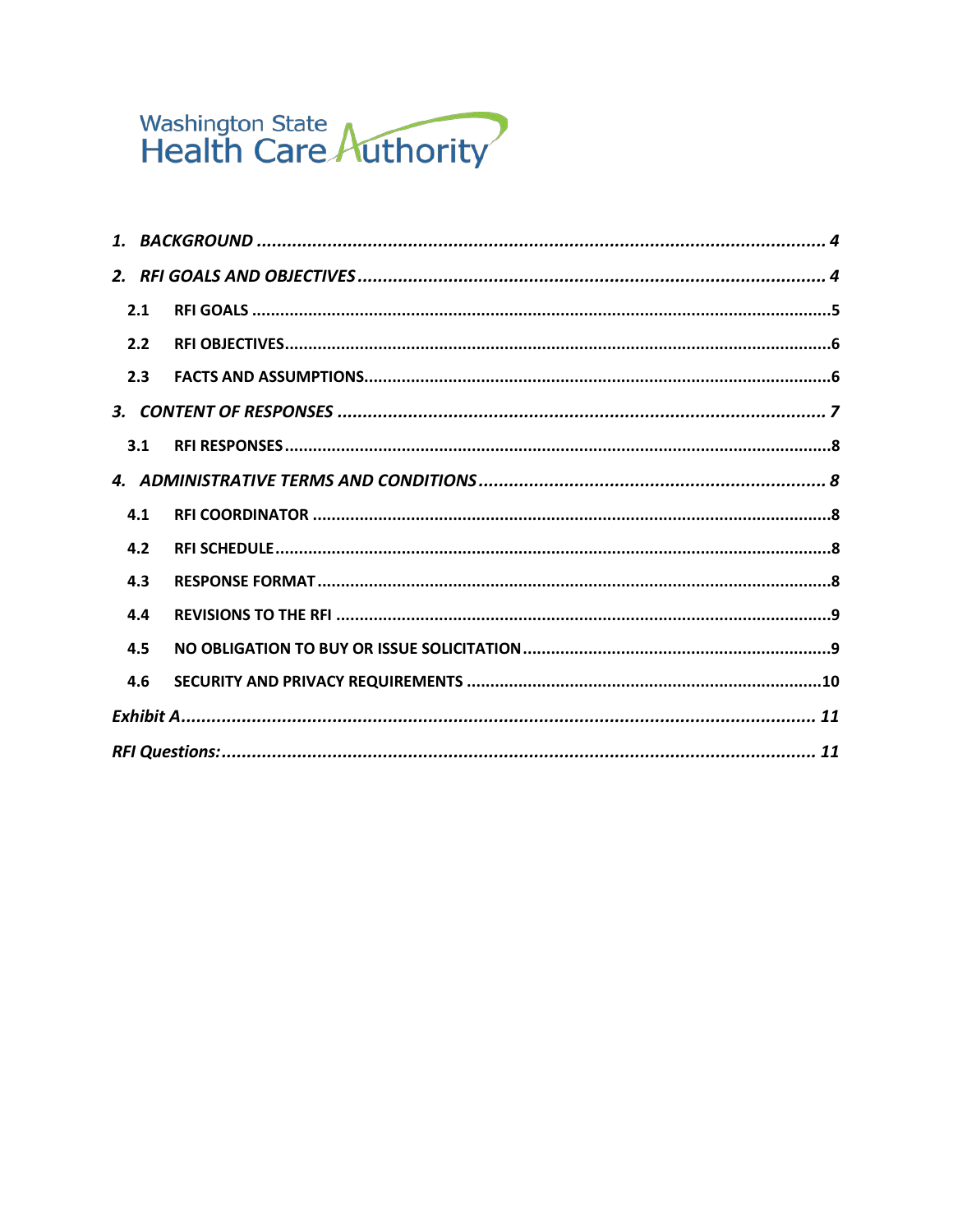# <span id="page-3-0"></span>**1. BACKGROUND**

The Washington State Health Care Authority, hereafter called "HCA," is a cabinet-level agency within the Washington State executive branch and governed by chapter 41.05 of the Revised Code of Washington (RCW). HCA is the largest purchaser of health care services in Washington State through its management of the Public Employees Benefits Board (PEBB) Program and Apple Health (Medicaid). This purchasing influence will expand with the implementation of the School Employees Benefits Board (SEBB) Program. The Health Care Authority's Employees and Retirees Benefits (ERB) Division will administer benefits for both the SEBB and PEBB Programs.

The PEBB Program administers medical, dental, life, accidental death and dismemberment, long-term disability, and optional insurances to eligible state and higher-education employees and their eligible dependents. Most of these PEBB benefits also extend to eligible employees of non-state public entities and K-12 school districts (under a contractual agreement), retirees, continuation coverage subscribers, and their eligible dependents. The PEBB Program covers approximately 378,000 lives.

Beginning in 2020, HCA will also administer the legislatively mandated SEBB Program. The SEBB Program was created within HCA pursuant to the passage of Engrossed House Bill (EHB) 2242 (Laws of 2017, 3rd sp.s., Ch. 13, Part XIII[1](#page-3-2)) in July 2017. EHB 2242 directs the SEB Board and HCA to develop and administer a suite of benefits for eligible school employees and their dependents. During the 2018 legislative session, SEBB Program statutes were amended by Engrossed Substitute Senate Bill 6241 (Laws of 2018, Ch. 260)[2.](#page-3-3) The SEBB Program will begin offering benefits for eligible school employees and their dependents beginning January 2020.

The SEBB Program will manage benefits for employees of school districts, educational service districts (ESDs), charter schools, and their eligible dependents. HCA estimates this program will cover 300,000 to 350,000 lives. Starting January 1, 2020, all Washington State school districts, ESDs, and charter schools (SEBB organizations) will be required to participate in benefits offered through the SEBB Program; those SEBB organizations accessing PEBB Program benefits prior to January 1, 2020 will transition to SEBB Program benefits starting January 1, 2020. SEBB will design and approve insurance benefit plans and establish eligibility criteria for participation in these plans well before that time. Open enrollment, when eligible school employees can sign up for benefits for the 2020 Plan period, will begin October 1, 2019 and run through November 15, 2019.

# <span id="page-3-1"></span>**2. RFI GOALS AND OBJECTIVES**

As stated above, starting January 1, 2020, eligible employees of Washington State SEBB organizations and their dependents will receive health and other insurance benefits through the SEBB Program. Benefits available through the SEBB Program will replace existing health and insurance benefits provided by SEBB organizations.

j

<span id="page-3-2"></span><sup>1</sup> http://lawfilesext.leg.wa.gov/biennium/2017-18/Pdf/Bills/Session%20Laws/House/2242.SL.pdf?cite=2017 3rd sp.s. c 13 § 801.

<span id="page-3-3"></span><sup>2</sup> http://lawfilesext.leg.wa.gov/biennium/2017-18/Pdf/Bills/Session%20Laws/Senate/6241-S.SL.pdf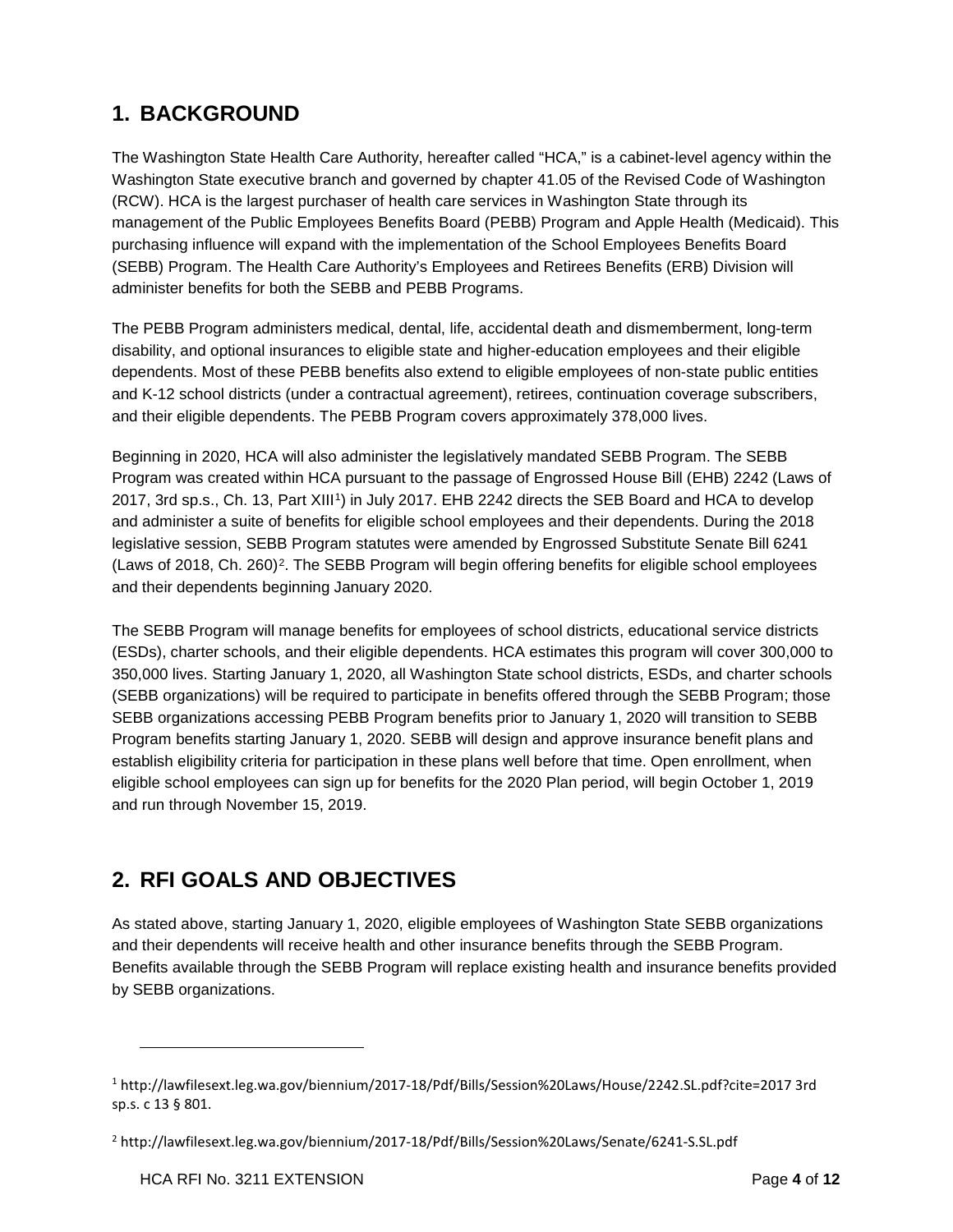Because of the wide variation of benefits and plans currently available to SEBB organization employees, it will be challenging for the HCA to educate them on the new rules, enrollment processes, benefits offerings, and plans available through the SEBB Program during the approximately 7-week open enrollment period in fall 2019, to facilitate their enrollment decisions for 2020.

This Request for Information (RFI) is seeking information that will assist HCA in the prospective procurement and implementation of three (3) products to help educate employees eligible for SEBB benefits about the various offerings available. These tools would be used only by the SEBB populations.

- 1. The first tool would be a hosted portal that would allow access to information, as an **alternative to an in-person benefits fair**. The portal would provide an overview of the SEBB Program including, but not limited to, eligibility, enrollment period, how to enroll, plan options, optional benefits (e.g, life insurance, flexible spending arrangement), and where to find more information. The hosted content may come from the portal vendor or may be provided directly from the benefits providers (as an upload). The portal must provide direct access to SEBB *My Account* and the online decision support tool (see below).
- 2. The second product would be high quality multimedia content providing an overview of the SEBB Program. The intent of this product would be to educate SEBB organization employees on the SEBB Program generally, health care and other benefits. Paper or ADA-compliant alternatives to online resources must be made available for SEBB organization employees who may not be able to access a virtual benefits fair. This product must also include guidance, tutorials, or other methods that provide user-friendly assistance for navigating the SEBB *My Account* online enrollment tool.
- 3. The third product would be an **online, interactive decision-support tool** to educate eligible employees about SEBB benefits, ask questions about their health care options, other benefit options, and budget needs, and steer them toward making the best decisions before enrolling. This online tool could be used during the SEBB Program's first open enrollment, and throughout the year as school employees are hired or become newly eligible for benefits. HCA assumes an enrollment of about 145,000 eligible school employees (up to 300,000 members total, including eligible dependents) who could use the online tool to help with their decision-making about SEBB plans and benefits. This tool must be engaging, user-friendly and uniquely tailored to the end user (e.g., a user would not see information about benefits that are not offered to them in their location). There might also be links to other sources of information, such as eligibility, enrollment, optional benefits (e.g., life insurance, long-term disability, flexible spending account). This tool must have a direct link to SEBB *My Account* and the virtual benefits fair described above.

### <span id="page-4-0"></span>**2.1 RFI GOALS**

HCA is committed to promoting the health and wellness of SEBB organization employees by helping them make more informed decisions about their SEBB options, and making the decision-making process easier. HCA's goals for this RFI are to:

**Inform.** HCA is currently gathering information for a possible procurement of (1) an alternative to the PEBB Program's in-person benefits fair that would provide SEBB employees with information about various health and wellness benefits, and (2) an online, interactive decision-support tool.

With this RFI, HCA hopes to inform the vendor community on this prospective procurement, including:

HCA RFI No. 3211 EXTENSION Page **5** of **12** o The business context for these procurement(s).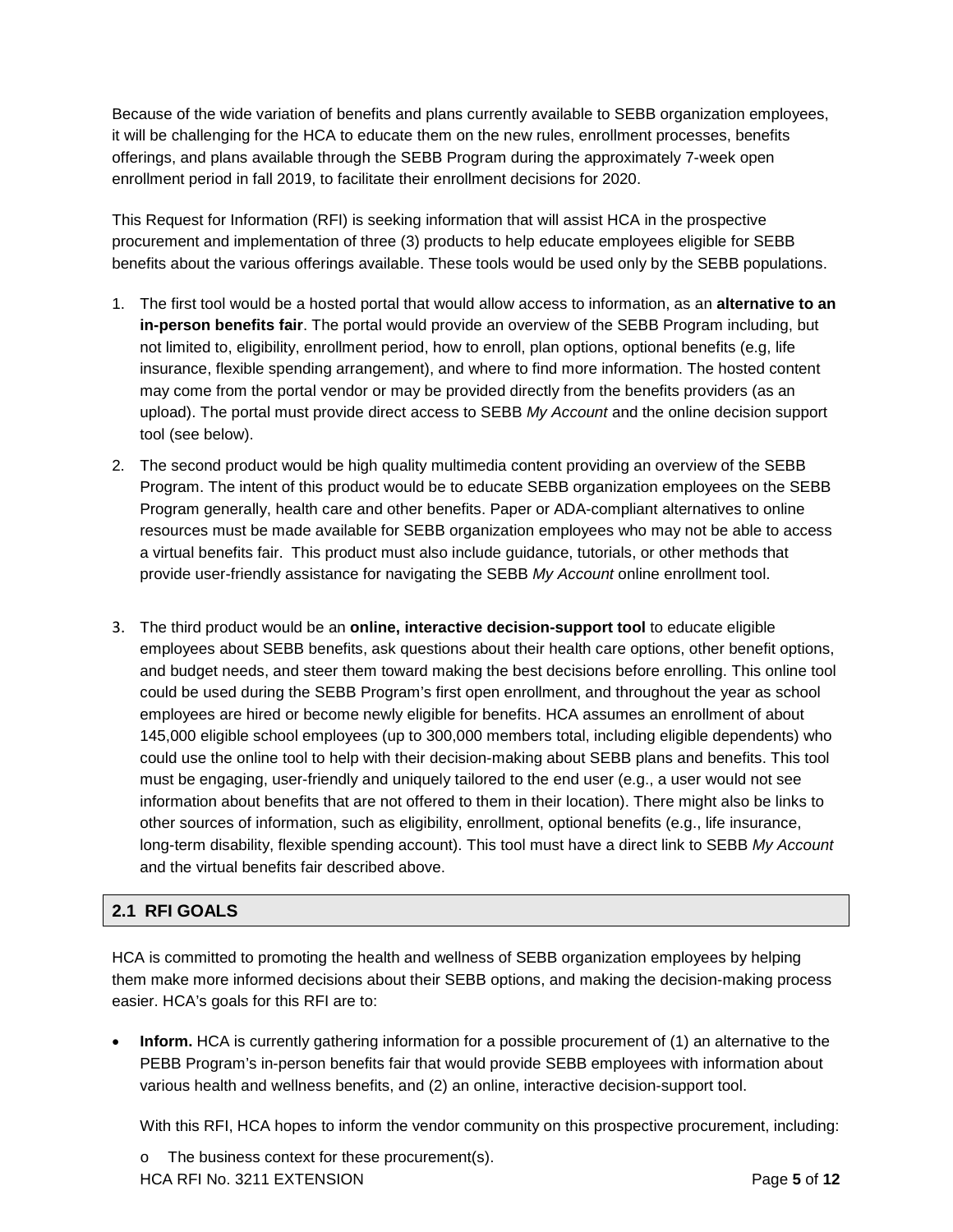- o The framework HCA will use when making decisions regarding the design and implementation of these tools.
- o The major business and technical complexities HCA anticipates for these solutions.
- o The potential timeline for implementation of these tools.
- **Learn.** HCA aims to use this RFI as a means to learn from the vendor community, including:
	- o Customization for HCA's needs.
	- o Different platform and interface capabilities available.
	- o The work environment and implementation work required to meet our needs.
- **Ensure member satisfaction.** HCA's main goal is to inform and educate SEBB organization employees about their health care options that results in high member satisfaction. This includes:
	- o Implementing tools that are easy to use and intuitive to navigate.
	- o Improving members' health literacy so that members can effectively select their benefits to meet their family's needs.
	- o Maintaining access to a choice of health plans and providers.
	- o Using a seamless decision-support tool to help with all of these goals.
- **Integrate seamlessly with other HCA technologies.**
	- o Using platforms and a co-branded look and feel that complements the HCA's website and SEBB *My Account* to ensure members have a seamless transition between using the vendor's product(s) and HCA's online services and tools.
- **Be easy to implement within HCA timelines.**
	- $\circ$  Finding off-the shelf products that can be implemented within a short timeframe without taking up extended HCA staff resources for meetings, content development, content review, and testing.
- **Be cost effective.**
	- o Finding proposed solutions that will cost less than hiring additional staff to do the same work internally.

## <span id="page-5-0"></span>**2.2 RFI OBJECTIVES**

The solution will provide education/information across these four categories:

- 1. Orientation to the virtual benefits fair environment, as well as SEBB Open Enrollment.
- 2. Carriers' information on specific benefits and benefit plans.
- 3. Online decision support tool.
- 4. Guidance on usage of SEBB *My Account* for enrollment.

### <span id="page-5-1"></span>**2.3 FACTS AND ASSUMPTIONS**

Using the PEBB Program as a basis for comparison, the ERB Division traditionally coordinates and oversees approximately 25 benefits fairs across Washington State during each annual PEBB open enrollment (usually November 1-30). Representatives from health plans and vendors also participate at these benefits fairs. The ERB Division educates members on health plans and other benefits available to them in the upcoming year. Benefits fairs generally occur during weekday mornings and afternoons and are well-attended by members.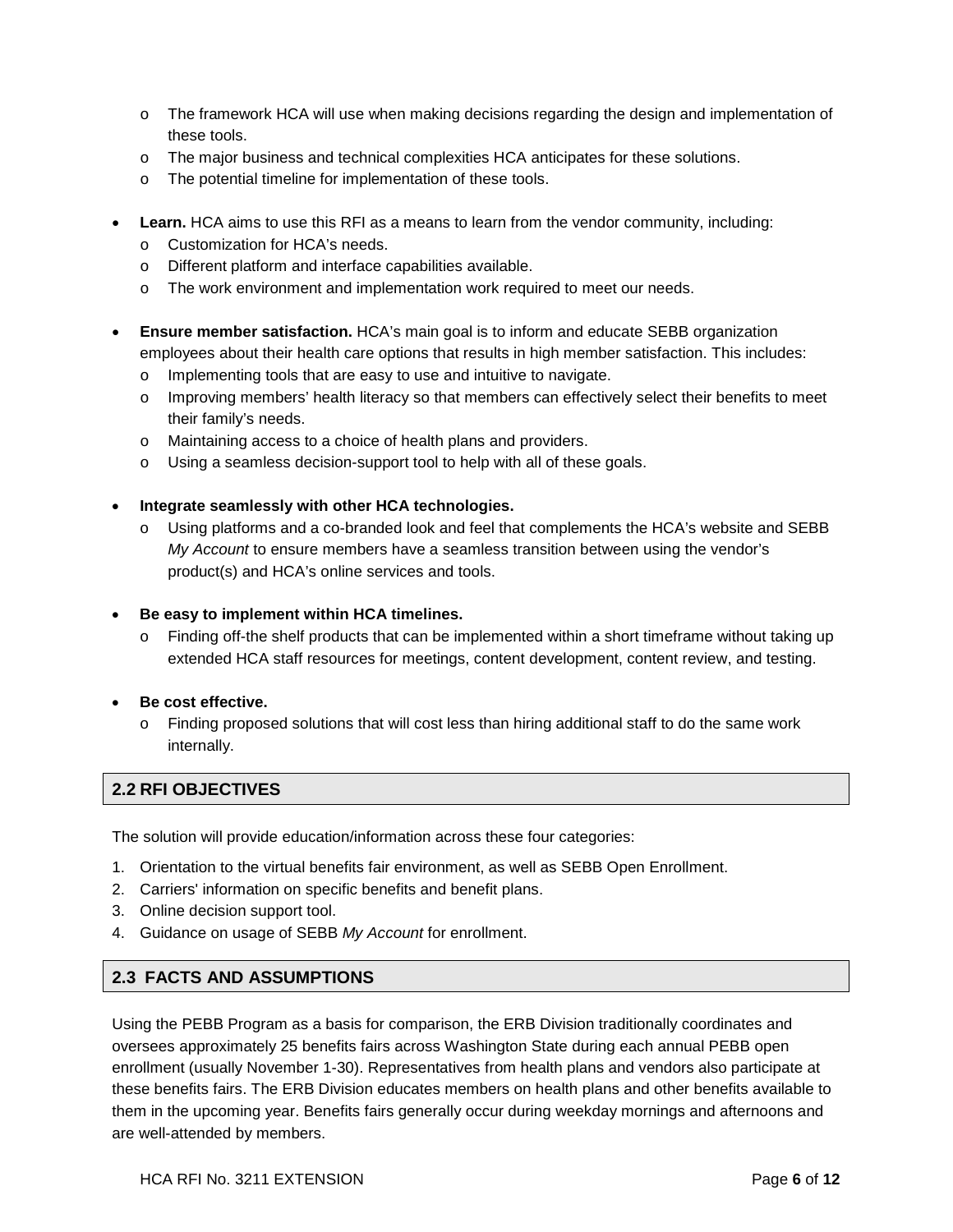For the SEBB Program's first open enrollment (October 1 through November 15, 2019), using the PEBB model of conducting benefits fairs would be challenging for the reasons below:

- During the SEBB Program's first open enrollment, all 145,000 eligible employees will have to actively select their health plans as they transition into the new SEBB Program in order to enroll them and their eligible dependents in their plan choices. Consequently, the need for easily accessible and clear information about the health plans, benefits, and enrollment procedures is critical.
- We expect most employees to enroll using the SEBB *My Account* online tool. However, this will represent a change in process from the current paper enrollment process that most SEBB organization employees are used to. Employees will require additional guidance for online enrollment.
- SEBB organizations' benefits office staff (the first line of assistance for SEBB organization employees) will be trained by ERB Division on rules, processes, and SEBB *My Account* use. However, even after training, they will have limited SEBB Program knowledge and experience.
- Hosting benefits fairs on weekday mornings and afternoons conflicts with the work schedules of most classified and certificated SEBB organization employees, which would likely result in poorly attended events.
- SEBB organization employees cannot travel to centralized locations to attend benefits fairs during weekdays. (Currently, each of the 317 school districts and ESDs coordinate and oversee their own processes for educating employees on health care benefits. This is often done with the help of independent brokers.)
- The ERB Division lacks the personnel and resources to conduct open enrollment benefits fairs for both the PEBB and SEBB Programs.

# <span id="page-6-0"></span>**3. CONTENT OF RESPONSES**

Respondents must provide an answer to all elements outlined in each section below that is designated as **MANDATORY** in order for the response to be considered responsive. HCA would appreciate answers to the elements outlined in the final section designated as **OPTIONAL**, but doing so is not a requirement. After reviewing the responses, HCA may contact some or all Respondents with follow up questions, or a request to make a presentation at HCA.

**RESPONDING TO ALL MANDATORY ELEMENTS OF THIS RFI IS A REQUIREMENT FOR ANY ORGANIZATION THAT WANTS TO RESPOND TO ANY FURTURE HCA COMPETITIVE SOLICITATION FOR A HOSTED ONLINE DECISION SUPPORT TOOL AND/OR HOSTED VIRTUAL BENEFITS FAIR THAT MAY RESULT FROM THIS RFI.** However, any information provided in response to this RFI **WILL NOT** be considered when evaluating bidders responding to any future solicitation.

This section outlines the elements requested in the response for this RFI. Subsequent sections provide additional background and detail on these requested response elements. The timeline in Section [4.2](#page-7-5) includes time for additional questions to address any information not covered in the subsequent sections.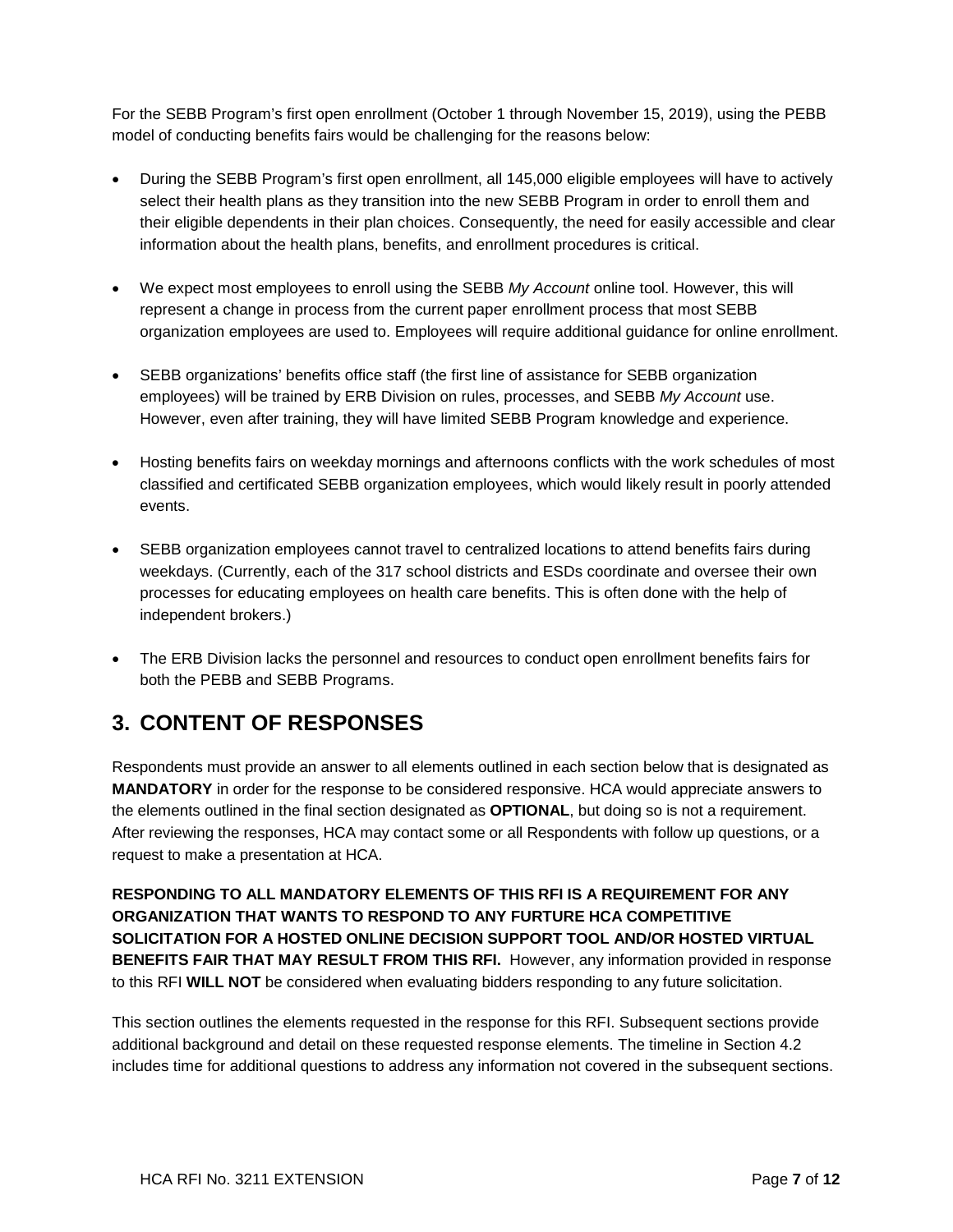### <span id="page-7-0"></span>**3.1 RFI RESPONSES**

HCA is seeking information on potential solutions that would provide benefits decision-making assistance to the new SEBB populations to achieve the goals listed above.

Exhibit A, attached, contains questions and desired capabilities to use as prompts for the information being sought under this RFI. Please use these capabilities as a framework in your responses to the requirements in the next section. This common framework will greatly facilitate interpretation of the RFI results.

# <span id="page-7-1"></span>**4. ADMINISTRATIVE TERMS AND CONDITIONS**

### <span id="page-7-2"></span>**4.1 RFI COORDINATOR**

Please submit responses to the RFI Coordinator at the following address and/or email:

Ellen Wolfhagen RFI Coordinator Health Care Authority 626 8th Avenue SE Olympia, WA 98504 mailto: [contracts@hca.wa.gov](mailto:contracts@hca.wa.gov)

Please be sure to include the RFI Number (#3211) in the subject line of any emails.

## <span id="page-7-5"></span><span id="page-7-3"></span>**4.2 RFI SCHEDULE**

| Release RFI                         | December 6, 2018         |
|-------------------------------------|--------------------------|
| Vendor Questions due by 5 p.m. PT   | December 7, 2018         |
| Answers to Vendor Questions         | December 10, 2018        |
| Vendor Submissions due by 3 p.m. PT | <b>December 11, 2018</b> |

HCA reserves the right to change the RFI Schedule at any time.

### <span id="page-7-4"></span>**4.3 RESPONSE FORMAT**

Please do not cut and paste responses into this RFI. Instead, provide a response as a separate document using the corresponding item number listed in [Exhibit A.](#page-10-0)

Responses should be provided in an electronic format, such as Adobe Acrobat or Microsoft Word. This will assist in HCA's review process. You only need to provide a single copy of your response. Responses may be provided in more than one file and submitted in more than one email. HCA prefers that all responses be submitted via email to the RFI Coordinator. A physical copy of responses and materials will also be accepted. However, faxed responses will not.

HCA RFI No. 3211 EXTENSION **Page 8** of 12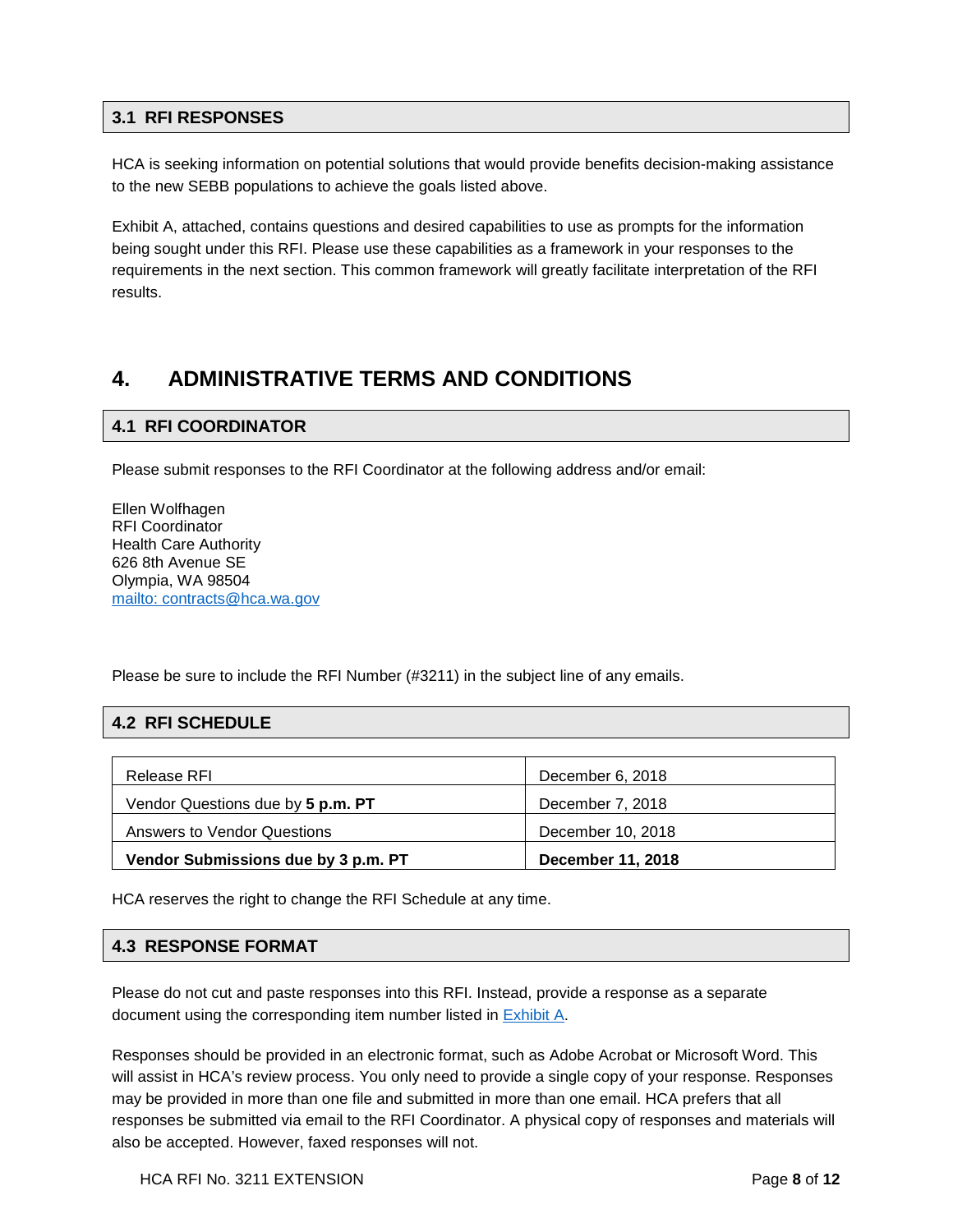**Please note that HCA will not accept zipped or compressed files in connection with this RFI**. HCA will not open any such file. If individual files to a response are too large, please send multiple emails instead of compressing files.

# **A. Cost of Response**

You will not be reimbursed for any costs associated with preparing or presenting any response to this RFI.

## **B. Response Property of HCA**

All materials submitted in response to this RFI become the property of HCA. HCA has the right to use any of the ideas presented in any response to the RFI.

## **C. Public Records and Proprietary Information**

Any information contained in the response that is proprietary or confidential must be clearly designated as such. The page and the particular exception(s) from disclosure must be identified. Each page claimed to be exempt from disclosure must be clearly identified by the word "confidential" printed on the **lower right corner** of the page. Marking the entire response as confidential will be neither accepted nor honored and may result in disclosure of the entire response.

To the extent consistent with chapter 42.56 RCW, the Public Records Act, HCA shall maintain confidentiality of your information marked confidential or proprietary. If a request is made to view your proprietary information, HCA will notify you of the request and of the date that the records will be released to the requester unless you obtain a court order forbidding that disclosure. If you fail to obtain the court order forbidding disclosure, HCA will release the requested information on the date specified in its notice to you.

HCA's sole responsibility shall be limited to maintaining the above data in a secure area and to notify you of any request(s) for disclosure for so long as HCA retains your information in HCA records. Failure to so label such materials, or failure to timely respond after notice of request for public records has been given, shall be deemed a waiver by you of any claim that such materials are exempt from disclosure.

## <span id="page-8-0"></span>**4.4 REVISIONS TO THE RFI**

HCA reserves the right to amend this RFI at any time. If it becomes necessary to revise any part of this RFI, the HCA will provide addenda via email to all individuals who have expressed interest to the RFI Coordinator. Addenda will also be published on Washington's Electronic Bid System (WEBS). The website can be located at [https://fortress.wa.gov/ga/webs/.](https://fortress.wa.gov/ga/webs/) For this purpose, the HCA shall provide the published questions and answers and any other pertinent information on its website as an addendum to the RFI.

HCA reserves the right to cancel or reissue this RFI at any time, without obligation or liability.

### <span id="page-8-1"></span>**4.5 NO OBLIGATION TO BUY OR ISSUE SOLICITATION**

HCA **will not** contract with any vendor as a result of this RFI. While HCA may use responses to this RFI to develop a competitive solicitation for the subject of this RFI, issuing this RFI does not compel HCA to do so.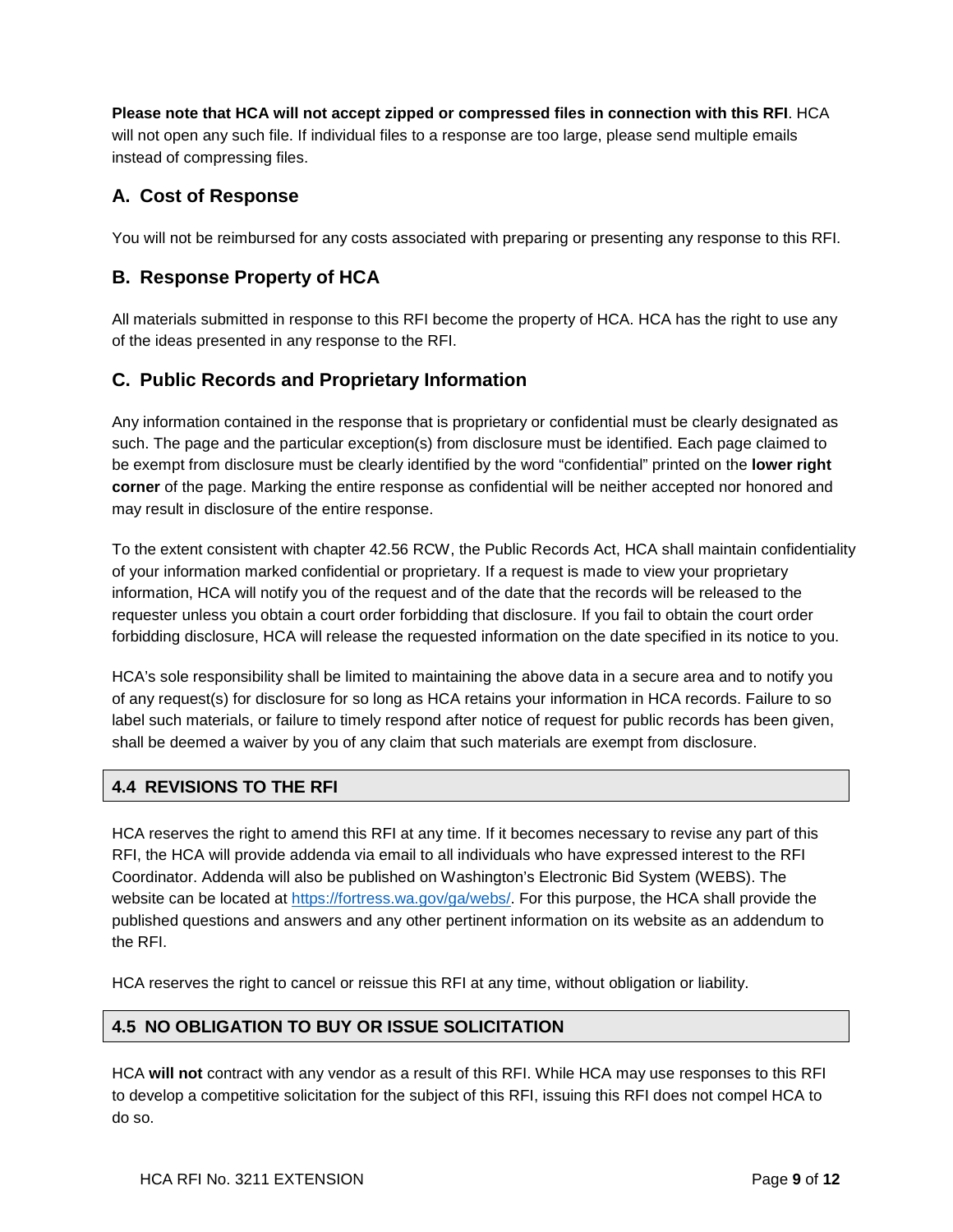## <span id="page-9-0"></span>**4.6 SECURITY AND PRIVACY REQUIREMENTS**

Any solution HCA procures and implements will need to comply with applicable state, federal, and industry regulations, such as the following:

- HIPAA Privacy, Security and Breach Notifications
- WA State OCIO Security Standard, OCIO 141.10
- 42 CFR Part 2
- RCW 70.02
- HCA Privacy and Security Policies, such as HCA 1-02 and HCA 6-16
- NIST 800-53 Rev 4

Further information about any of the above can be provided upon request.

#### REMAINDER OF PAGE INTENTIONALLY LEFT BLANK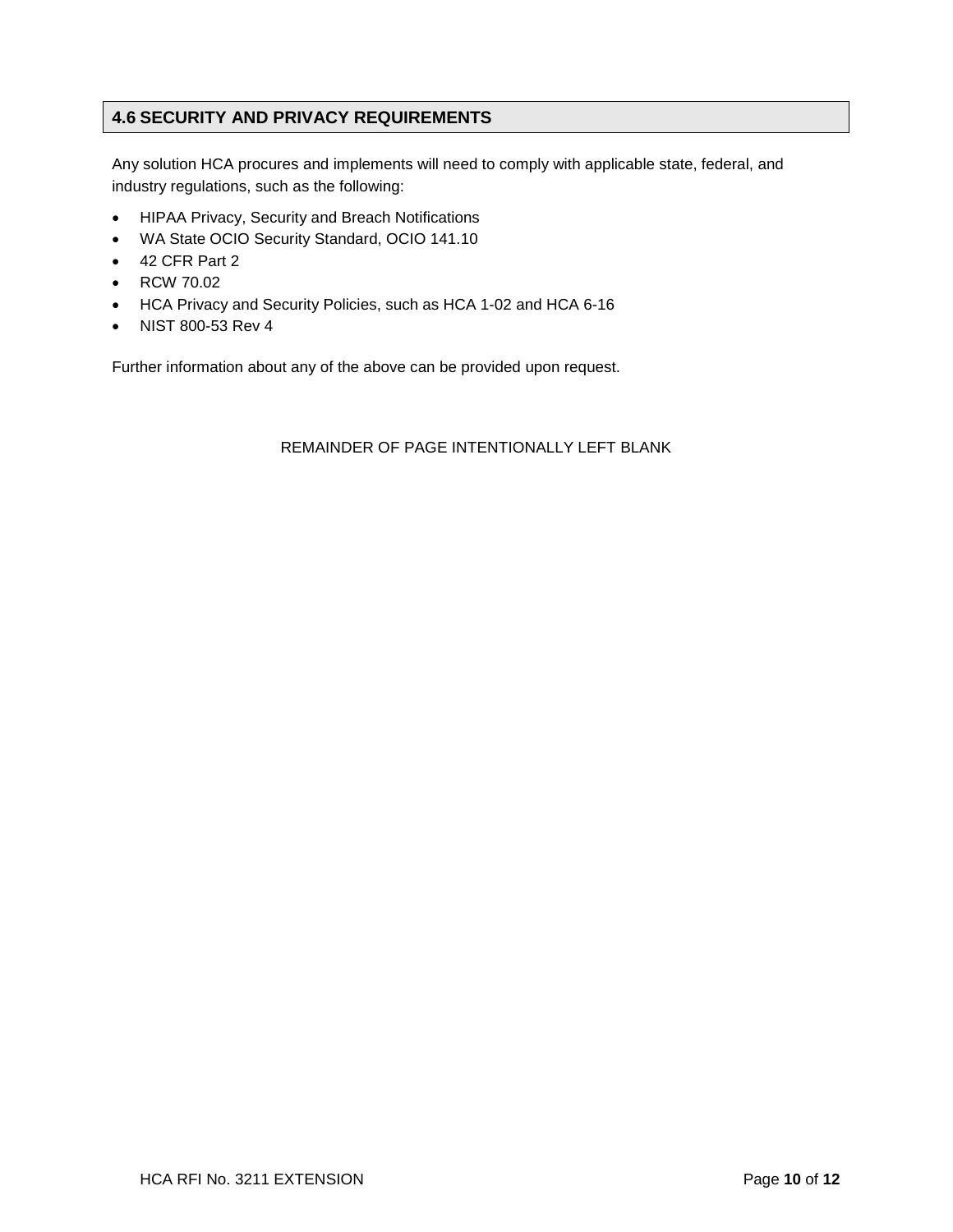# <span id="page-10-0"></span>**Exhibit A**

For each item listed below (A-F), HCA has provided a **suggested** page limit in parentheses. While HCA is interested in learning as much as possible, we value your time and do not want you to spend a lot of it preparing a large response. Therefore, these numbers are provided as a **guideline only**; you are free to exceed these limits. Respondents need to answer every MANDATORY question to submit a response.

# <span id="page-10-1"></span>RFI Questions:

- A. Experience (4 pages total) (MANDATORY):
	- 1. What is your organization's experience implementing similar product(s) for a large public entity (more than 100,000 participants)?
	- 2. What is your organization's experience coordinating with other vendors (carriers, other solution vendors) to implement your product(s) and/or coordinate solutions?
	- 3. Do your organization's product(s) have the ability to customize information to specific geographical areas (such as health plans available by county)?
- B. Platform (2 pages total) (MANDATORY):
	- 1. What platform(s) do your product(s) operate on?
	- 2. What device(s) are your product(s) compatible with?
	- 3. Are there differences in users' ability to use your product(s) based on the platform(s) and/or device(s) used to access them?
	- 4. Do your product(s) provide metrics that could be used to analyze the performance/success of usage?
	- 5. Do your platform(s) allow for coordination with other organizations (such as health plan and health benefit providers?) Explain.
- C. Implementation plan (3 pages total) (MANDATORY):
	- 1. Describe the number and level of staff that would be dedicated to this project implementation.
	- 2. Provide a sample timeline for a similar product implementation, with milestones noted.
- D. Staff plan (3 pages total) (MANDATORY):
	- 1. Would there be a project manager/lead to coordinate with HCA staff? If so, what is this person's experience leading a similar product implementation for large public entities?
	- 2. If your organization only has the ability to provide either a solution for the benefits fair alternative or decision-support tool, are your staff willing/able to coordinate the implementation of your product with another vendor's product?
	- 3. What support staff are available for troubleshooting or problem resolution (including incorrect information on website), including post implementation?
	- 4. Is your organization available post-implementation to incorporate HCA-generated program changes (e.g., rule changes, changes to enrollment, coverage, plan offerings)?
- E. Hosting (3 pages total, not including diagrams) (MANDATORY):
	- 1. Where will the platform(s) be hosted?
	- 2. Describe the hosting system, redundancy, backups, disaster recover, and Internet connectivity bandwidth of the system hosting the platform.
	- 3. Will analytics or access to server logs be provided?